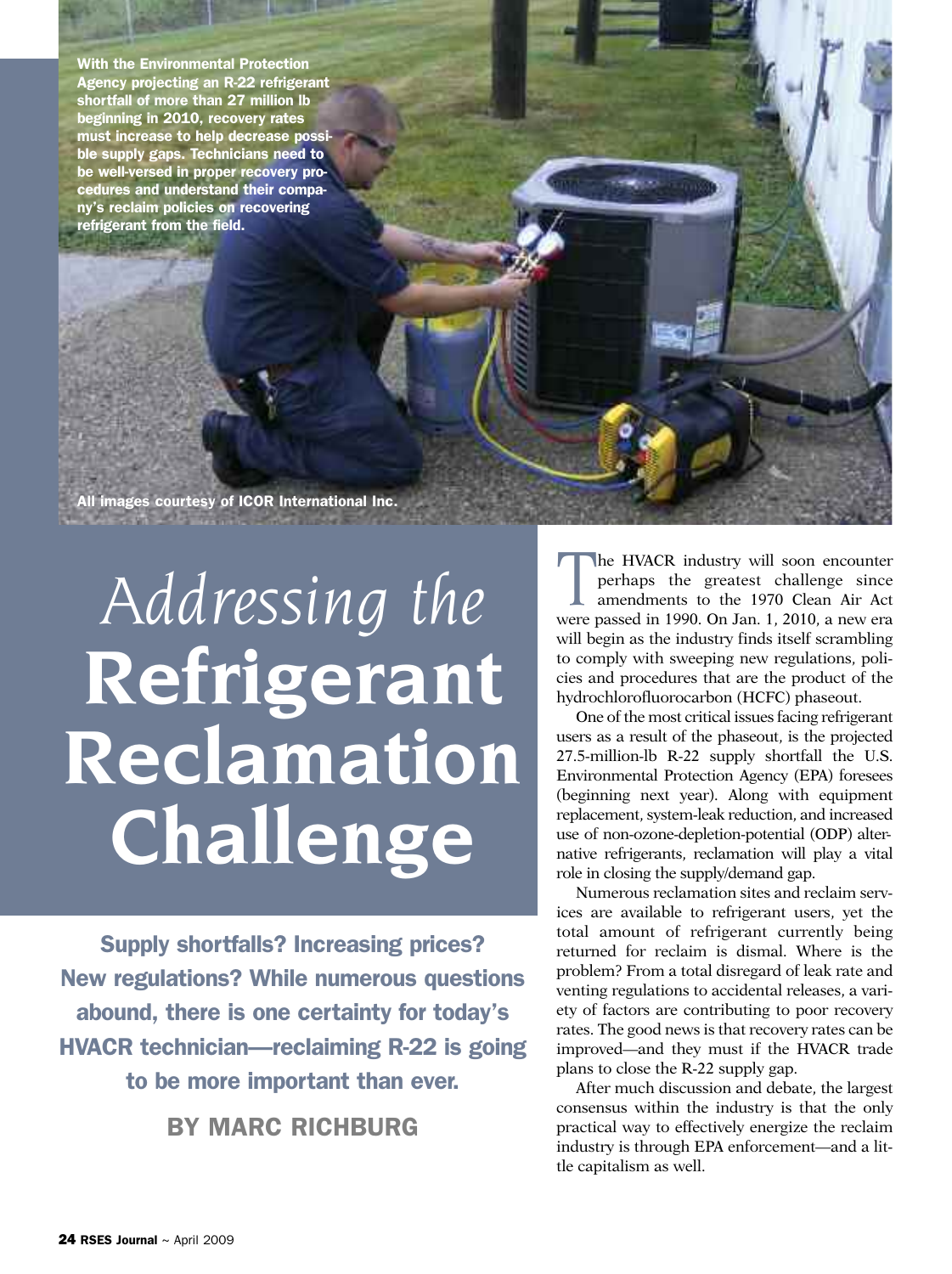## **Setting the stage**

Assuming the government would provide adequate funding for enforcement activities, conducting random compliance audits of refrigerant users and equipment owners—similar to the audits the EPA conducted during the early '90s to ensure recovery system compliance—would surely stimulate the reclaim market. As a result, increased R-22 recovery would ignite competition among reclaim-service providers. Current providers' reclamation programs would improve as they battled for market share. This in turn would attract even more refrigerant users "back" into the process.

Anticipating this potential boon, reclaim-service providers are scrambling to improve their programs and expand their services. Refrigerant users are finding a growing list of reclaim-service providers to choose from, but they also are discovering some major differences in the type and quality of the service they provide.

There are three primary refrigerant-reclamation business models available to users. Since this industry spans from residential to industrial, individual companies and users will have unique reclaim requirements. Following is a breakdown of the primary program models available and some of the differences between them:

**Commercial/industrial project reclamation—**At times, major recovery/reclaim projects require the use of specialized equipment and techniques. There are a limited number of providers capable of large-volume recovery of high- and low-pressure systems, and these services can be expensive. However, when the contractor or equipment owner considers all the costs and liabilities associated with refrigerant recovery from a large project, it most often makes sense to rely upon companies that specialize in commercial/industrial recovery and reclamation. [*Editor's Note: The EPA lists certified refrigerant reclaimers at www.epa.gov/ozone/title6/608/reclama tion/reclist.html.*]

**Pump-down services—**This com-



**Many HVACR contractors work with refrigerant suppliers in an exchange program, which allows them to have access to a steady, stable supply of refrigerant without having to store it or wait for another individual to pump the customer's cylinder down.**

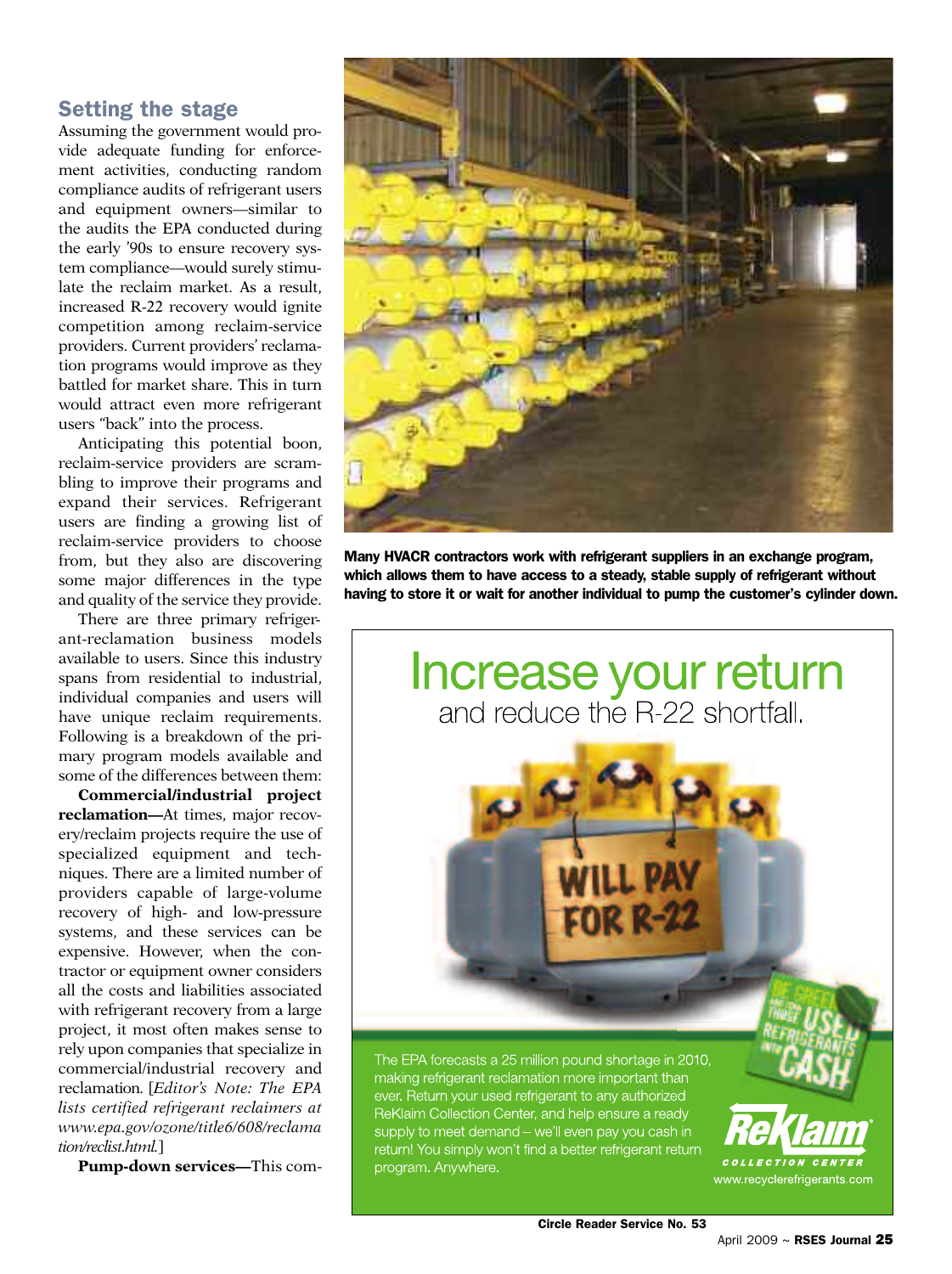**Self pump-down programs can require substantial amounts of facility space, labor hours and power usage, as well as an ongoing investment in maintaining recovery equipment and sensitive diagnostic instruments.**



mon service model includes several variations based on the same concept. As a result, there are a number of factors to consider depending on company type (contractor, distributor or equipment owner) and/or individual reclaim requirements.

Some reclaim companies provide onsite, "mobile" cylinder pump-down services. Though this may sound convenient, this program, like other pump-down programs, can lack bottom-line value compared to other service models. Traditionally, like many reclaim companies, these companies offer their services to the end-user or equipment owner directly or through an established wholesale distributor—a practice that, at times, can cause confusion and/or friction in the market.

Another variant of the pump-down concept occurs when the reclaim company provides the end-user/equipment owner with a large-volume recovery cylinder (100– 1,000-lb capacity), reimbursing them for the R-22 (with the payout dependent on the purity levels of the reclaimed refrigerant). Transferring the refrigerant from the system, or from small recovery cylinders to the larger ones, is the responsibility of the program participant (contractor, distributor, etc.). Along with the various human and environmental safety hazards to be considered when transferring refrigerants, there also are several financial considerations associated with these programs. Self pump-down programs can require substantial amounts of facility space, labor hours and power usage, as well as an ongoing investment in maintaining recovery equipment and sensitive diagnostic instruments.

If you are a contractor participating in a self pump-down program, or using a distributor's pumpdown service, it also is your responsibility to keep your recovery cylinders operable and to maintain their U.S. Department of Transportation (DOT) certification, which alone can be a tremendous financial and legal liability.

Pump-down programs also can encounter pitfalls when service is disrupted in any way—for example, if a recovery unit breaks down or ambient temperatures impede the process. These troubles are magnified by the fact that you will have employees—on the clock, of course—waiting in line for a cylinder, and you may need